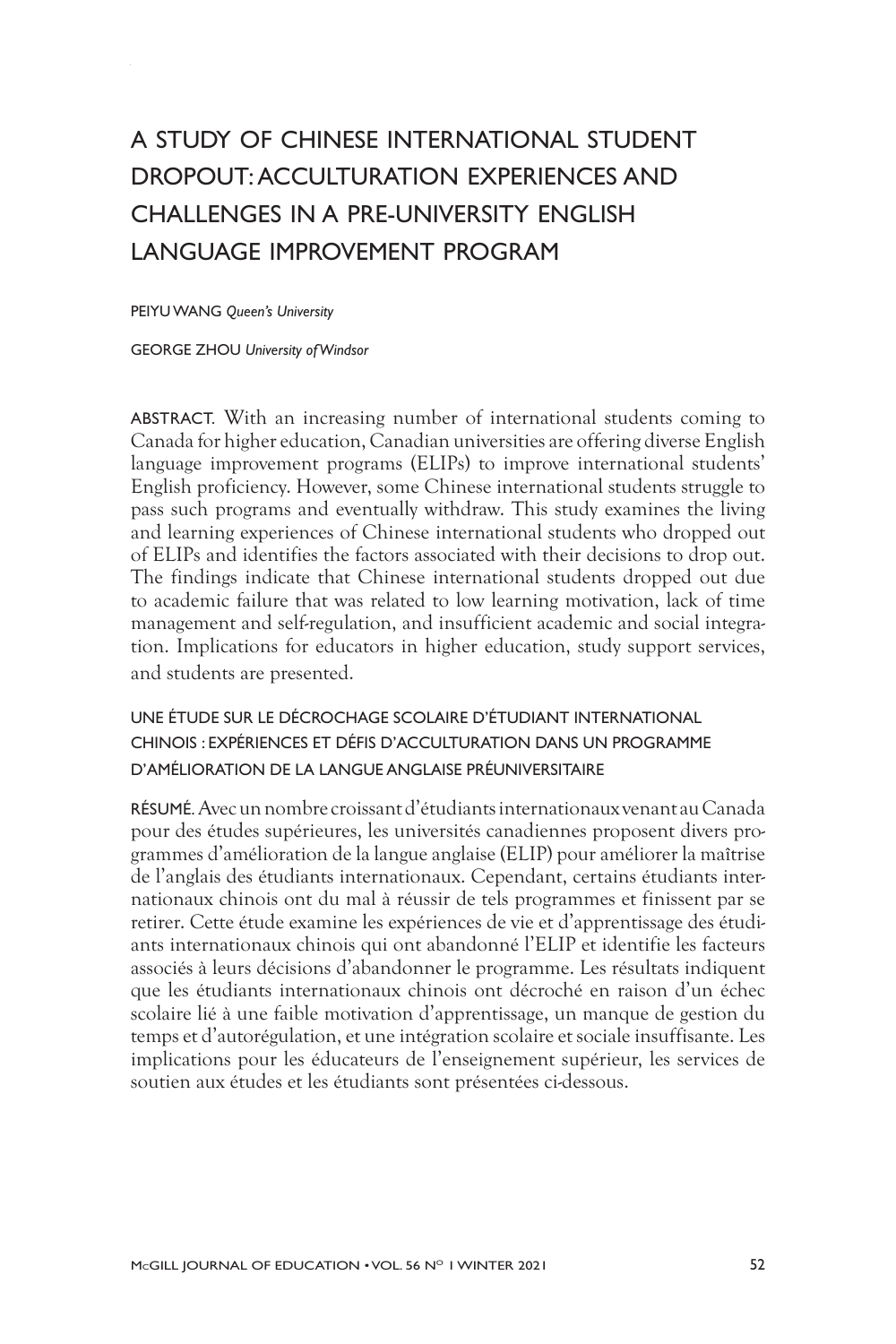Since 2014, Canadian universities have seen a 34% increase in international students, amounting to 572,415 students in 2018 alone, with Chinese students composing more than 25% of this number (Canadian Bureau for International Education, 2019). When Chinese international students study in Canada, they must meet admission requirements set by Canadian universities. Proof of language proficiency is one such requirement, which is demonstrated by passing international large-scale language tests such as the Test of English as a Foreign Language (TOEFL) and the International English Language Testing System (IELTS). To offer international students adequate education opportunities, universities such as York University and the University of Windsor have also established pre-university English language improvement programs (ELIPs) for students lacking sufficient language proficiency (University of Windsor, 2018; York University, 2018). By providing English language instruction, pre-university ELIPs enable non-native students to improve their academic English abilities and prepare for future university study. Even though some students successfully complete pre-university ELIPs and pursue their studies at Canadian universities, some struggle, resulting in delays in their academic studies and, in some cases, causing them to drop out of school. To date, a dearth of studies addresses the issue of international student retention and pre-university ELIP dropout rates, and even fewer draw on qualitative research methods to try to ascertain the nature of students' experiences. This study addressed this research gap.

The study aimed to understand the living experiences of Chinese international students who studied in a pre-university ELIP and subsequently dropped out and to identify the factors that led to their decision. The study drew upon a case study design to discover why some Chinese students in pre-university ELIPs withdraw from the program and what obstacles and challenges they encountered. By answering this question, stakeholders might adopt strategies and support services to help Chinese international students successfully integrate into the new educational system.

#### THEORETICIAL FRAMEWORK

The theoretical framework that grounds this study is Tinto's (1975, 1993) student retention model. Tinto (1975, 1993) stated that if the academic institution is regarded as a social system with its own values and social structures, dropping out from an educational institution is analogous to suicide in the wider society. Insufficient integration into the social system, which here is the educational institution, causes low commitment to that social system and eventually results in the individual leaving the school or pursuing alternative activities. Since colleges have both academic and social components, students' social and academic integration influences their performance in colleges. Students who failed either of these two modes of integration were more likely to drop out. Academic withdrawal can take place as the result of voluntary or forced withdrawal. Vol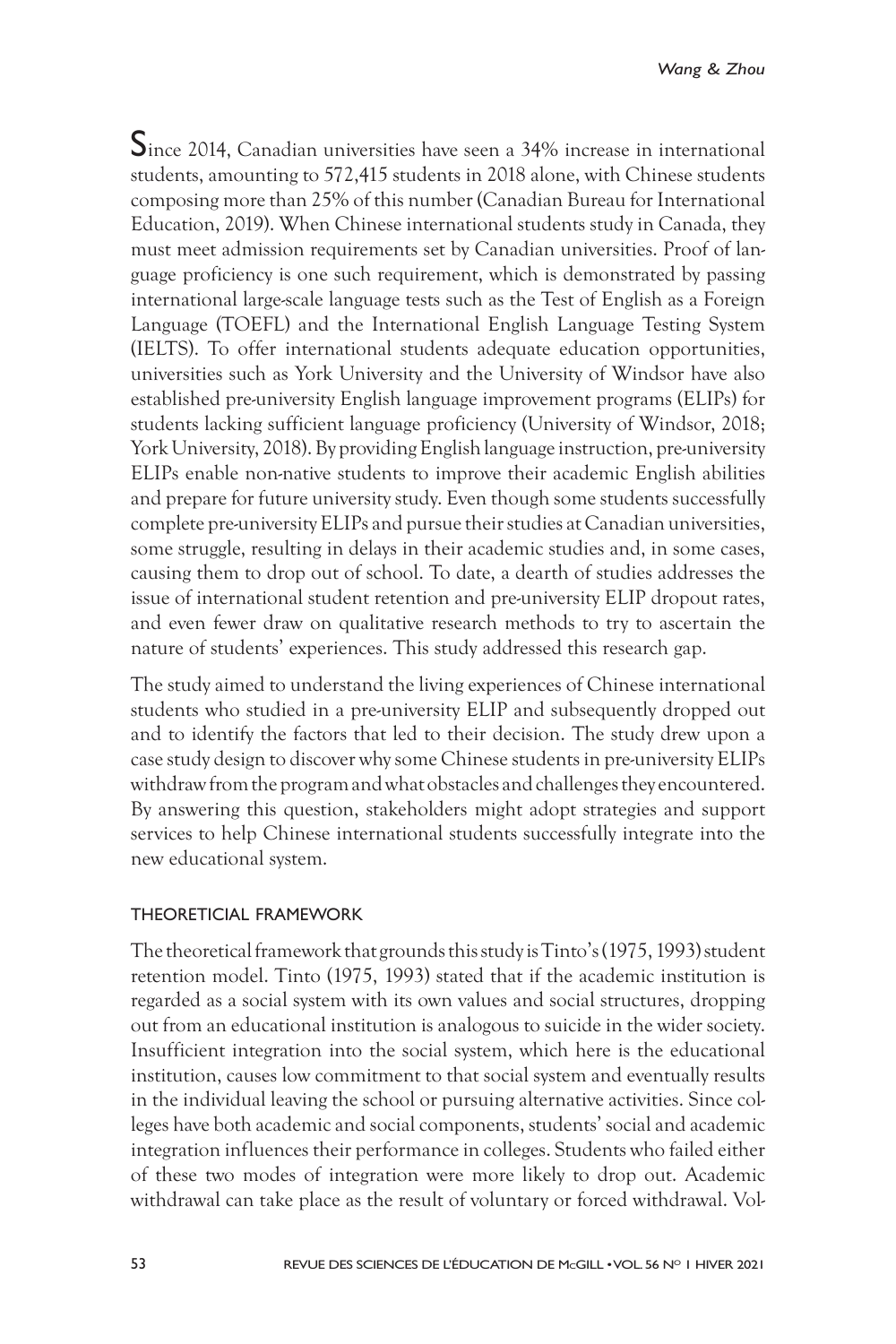untary withdrawal is similar to Tinto's notion of social suicide, whereas forced withdrawal arises from insufficient levels of academic performance or improper academic and social behaviours.

Tinto viewed the process of academic withdrawal as a longitudinal process, one that depends on interactions between the individual, the academic institution, and the individual's social system. Factors that could influence students' dropout behaviours include: pre-entry attributes (family background, skills and abilities, prior schooling), goals and commitments (intention, goals, institutional commitments, external commitments), institutional experiences (formal and informal interaction with the academic/social system), and academic/social integration (coping abilities, received support). According to Tinto's retention model, whether the individual will withdraw from school or exhibit other forms of dropout behaviour, such as temporarily dropping out (withdrawing) or transferring to another institution, is determined by the interplay between the individual's commitment to the institution and their goal of college completion. Either low institutional commitment or low goal commitment tends to result in dropout behaviours. Individuals will choose to withdraw from college if they believe that another activity offers a greater reward in exchange for their time, energies, and resources. Other potential factors may also contain changing supply and demand in the job market and the existence of restrictions such as discrimination.

# LITERATURE REVIEW

Several key factors led to increased academic withdrawal, including poor choices, lack of social support, lack of comfort with the academic institution, and limited compatibility with the institution due to insufficient social network contacts (Aljohani, 2016; Christie et al., 2004). Because the decision to drop out or persist is a result of a longitudinal interactive process between an individual and the institution, research in student retention should address the challenges students face when interacting with the institutional social and academic systems.

Studies have documented that even though all students undergo adaptation processes in their first year of university, international students tend to experience more difficulties as compared with local students (Hanassab, 2006), not only due to language barriers, but also because international students often have distinctive expectations and approaches to learning (Campbell & Li, 2008; Deters, 2015). To be precise, their academic progress is sometimes hindered by a failure to adjust to Canadian teachers' pedagogical approaches, difficulty understanding lectures delivered in English, and the challenges of adapting to the new classroom learning environment (Wu et al., 2015; Zhang & Zhuo, 2010). In addition, social acculturation of international students can be hampered by homesickness, loss of support systems, loneliness, lack of meaningful relationships with host nationals, culture shock, perceived discrimination, language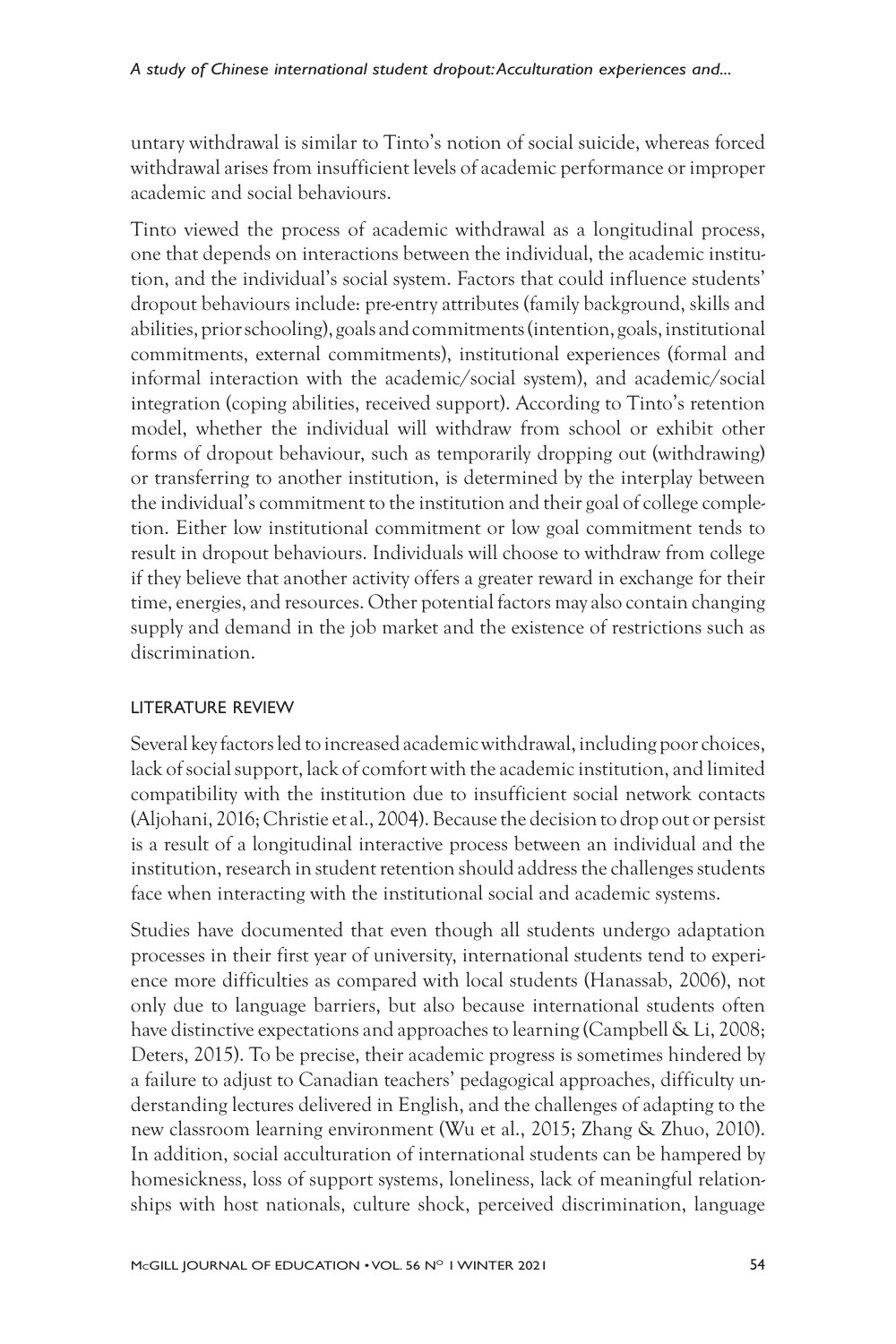differences, an altering sense of identity, unrealistic expectations of family and self, and financial problems (Deters, 2015; Huang & Klinger; 2006; Russell et al., 2010). When responding to this situation, international students may experience stress and its negative consequences, potentially leading to mental health issues and higher risk of dropout (Ward et al., 2001).

Cultural background is known to impact student learning (Holtbrügge & Mohr, 2010; Preston & Wang, 2017). International students, who have distinctive cultural backgrounds, may perceive their learning environments differently than locals and exhibit different learning habits, attitudes, preferences, perceptions, and behaviours (Deters, 2015; Koul & Fisher, 2005; Salvarajah, 2006). In China, for instance, a teacher-centred approach has dominated the educational system for centuries (Gu, 2006). Even though the social constructivist approach, which encourages students to actively participate in class, has made some inroads into China, Chinese education continues to place excessive emphasis on lectures (Zhu et al., 2009). Influenced by their previous schooling experiences, Chinese international students are more likely to listen than speak during class (Dao et al., 2007; Zhang, 2016). In contrast, Canadian education emphasizes equalitarianism, individual development, independent and critical thinking, and cooperation, all of which entail speaking in class. The mismatch between Chinese students' learning preferences and Canadian education values potentially sets up a disadvantageous situation for Chinese students, causing them to undergo discrimination from teachers in the Canadian system. Moreover, Chinese international students often have difficulty interacting with their Canadian classmates; their interactions are often superficial because of their limited communication competence and cultural differences (Zhou et al., 2005). Consequently, they tend to socialize with and seek help from individuals who share their cultural background, which prevents them from gaining social experience with their host society (Jiao, 2006; Zhou & Zhang, 2014).

## *Academic Integration*

English language proficiency is correlated with the level of confidence students have in completing their programs successfully (Roessingh & Douglas, 2012; Zhang & Zhou, 2010). It is one of the main challenges that influences international students' academic achievement (Hepworth et al., 2018). Insufficient language proficiency affects many aspects of international students' lives. For example, it impedes their ability to make friends with native language speakers, understand course materials, and engage in group work with domestic peers (Preston & Wang, 2017; Zhang & Zhou, 2010). Even though international students with language difficulties can reach similar academic results, their grade point averages (GPAs) tend to be lower than those of domestic students (Berman & Cheng, 2010). Chinese students in particular have less confidence in their English abilities and lack confidence when trying to express their opinions. They struggle with comprehending the lecture content and writing essays, and they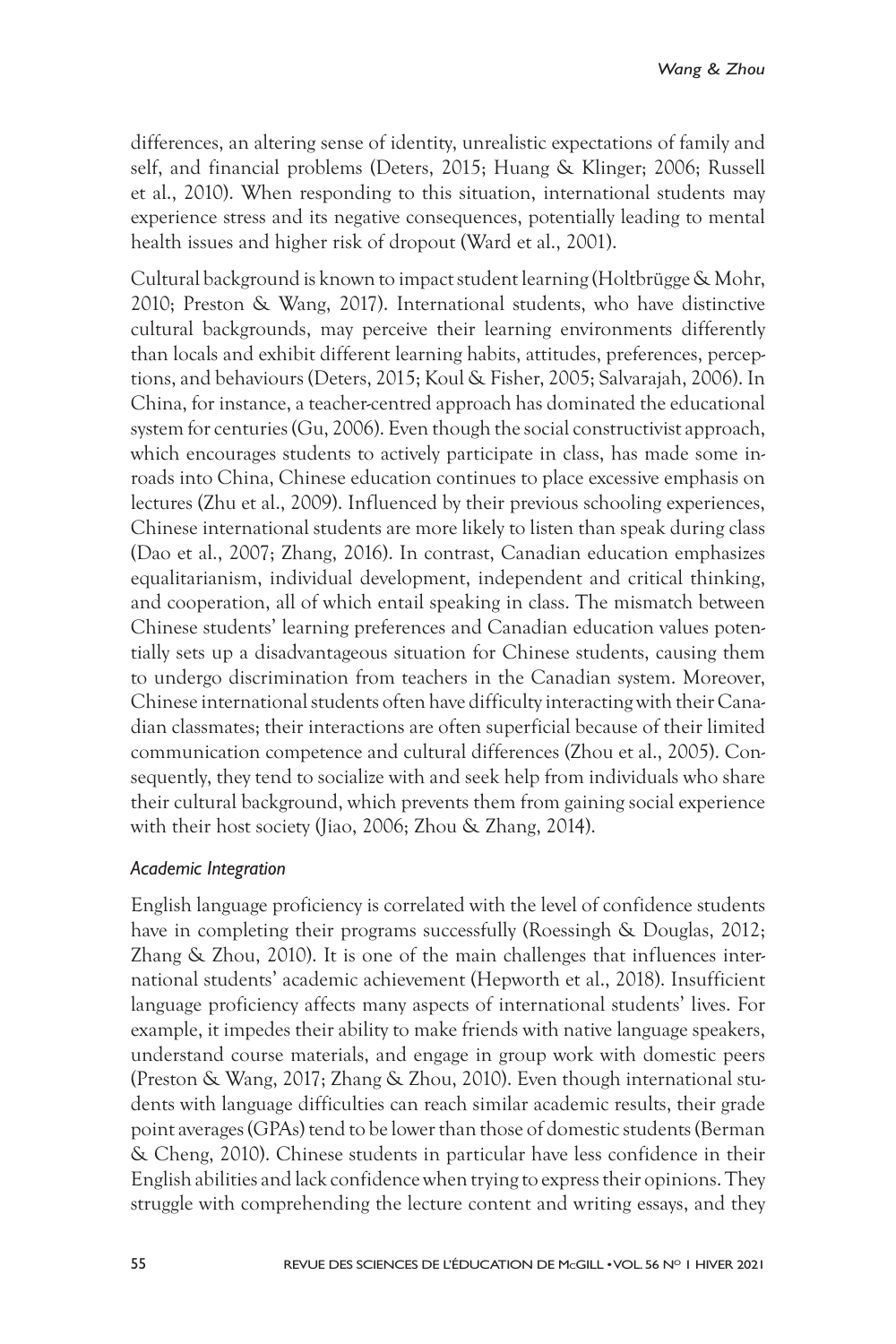often do not know how to behave in their new academic contexts (Preston & Wang, 2017; Zhou & Zhang, 2014).

Lower levels of English language proficiency can also be linked to acculturative stress or depression (Sümer et al.; Zhang, 2016). International students who experience academic stress often react strongly to other stressors when adapting to their new environments, while their academic stress can become further correlated with these life stressors (Rasmi et al., 2009). For instance, international students may face depression, perceived helplessness, anxiety, paranoia, and irritability, which frequently lead to physical problems, such as persistent sleep disturbances, loss of appetite, and low energy (Lee et al., 2004; Mori, 2000). Even though universities provide academic support and facilities to help international students better fit into their new academic surroundings, international students cannot fully access these support services. Chinese students reported either not being fully aware of the supportive services or feeling intimidated to ask for help (Zhang, 2016).

## *Social Integration*

When international students enter a new country, life in their environment is drastically different from their home country. For example, they often face cultural challenges and culture shock when dealing with job opportunities, visa problems, dating issues, and sociocultural concerns (Yan & Berliner, 2012). Literature on cross-culture acculturation has highlighted the essential role of psychological and sociocultural adjustment in shaping students' learning outcomes during the process of acculturation (Baba & Hosoda, 2014; Wu et al., 2015). According to Berry (1999), acculturation is defined as "the process of culture change that results when two (or more) cultural groups come into contact with each other; the changes occur in both groups, but usually one (the dominant group) changes less than the other(s)" (p. 40). Both domestic and international students need to adapt to one another when these two groups hope to work and learn together effectively (Russell et al., 2010). Rienties et al. (2012) suggested that positive adaptation practices may foster social integration and promote academic success. These practices include sharing accommodations with other students, participating in study associations, joining student communities and clubs, and having friends from the host and home countries. Even though many international students believe that interacting with Canadian peers beyond the classroom will "enhance knowledge of one another, increase comfort in communication, and indirectly improve their classroom performance" (Zhou et al., 2005, p. 297), they often have difficulty establishing friendships with native students and are less likely to be satisfied with the relationships they have with native students (Zhang & Brunton, 2007; Zhang, 2016).

In comparison to domestic students, international students are more likely to experience homesickness, culture shock, prejudice, and discrimination because their family, friends, and social networks are geographically far away (Preston &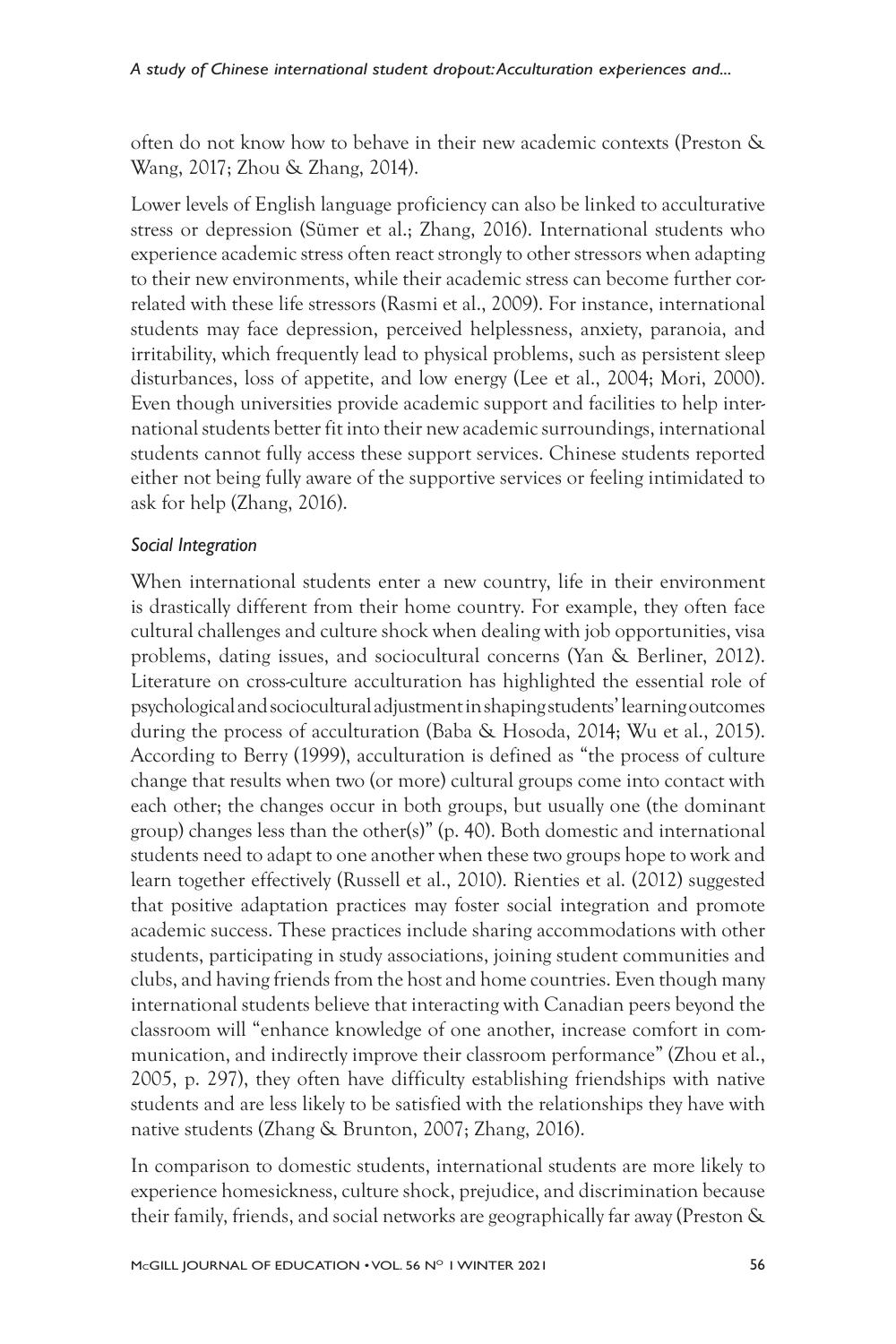Wang, 2017; Zhou et al., 2008). Discrimination has been identified as a stressor that significantly influences international student acculturation. International students commonly report instances of perceived discrimination and off-campus discrimination, which include verbal insults, direct confrontation, exclusion from jobs, and physical attacks (Lee & Rice, 2007). To successfully integrate into the new environment, international students need appropriate social support from family, friends, teachers, and the host society (Rienties et al., 2012; Wilcox et al., 2005). International students who receive such support have been shown to better adapt cross-culturally (Baba & Hosoda, 2014), and students who feel at home and engage with their fellow students and teachers while participating in extra-curricular activities are more likely to graduate (Severiens & Wolff, 2008). In contrast, students who drop out of higher education often report that they received inadequate support from their social networks (Mishra, 2019).

### METHODOLOGY

A qualitative methodology was chosen because this study intended to document individual experiences and perceptions. Qualitative methodology offered a focus "on process, understanding and meaning; the researcher is the primary instrument of data collection and analysis; the process is inductive; and the product is richly descriptive" (Merriam & Tisdell, 2015, p. 20). This study focused on describing the experiences of Chinese international students who dropped out of a pre-university ELIP. Case study is especially appropriate because it "investigates a contemporary phenomenon ("the case") in depth and within its real-world context, especially when the boundaries between phenomenon and context may not be clearly evident" (Yin, 2017, p. 42). The case study design offered a means by which Chinese international students could describe their experiences and detail their reasons for departure from their academic programs. Semi-structured, one-on-one interviews (Edwards & Holland, 2013) were utilized to capture participant dropout stories. Data collection in this study occurred over a period of one month through two open-ended, semi-structured interviews with five international students who had dropped out of an ELIP. These five participants were Chinese international students who either voluntarily withdrew from an ELIP or did not have sufficient English language competence and were consequently forced to withdraw from their respective programs. All interviewees completed their three-year high school in China before they entered the ELIP, and four of them were from English-medium international high schools where the curricula are aligned with American, Canadian, or British high schools. Based on the interviewees' descriptions, international high schools in China focused on cultivating students' English language, knowledge, and skills for studying abroad, and most of the courses in international high schools were taught in English. All interviewees were from upper-middle class families. To ensure the anonymity of each participant, their names were replaced with anglicized pseudonyms: David, Zed, Michael, Fred, and Charlie. Each interview lasted about 50 minutes.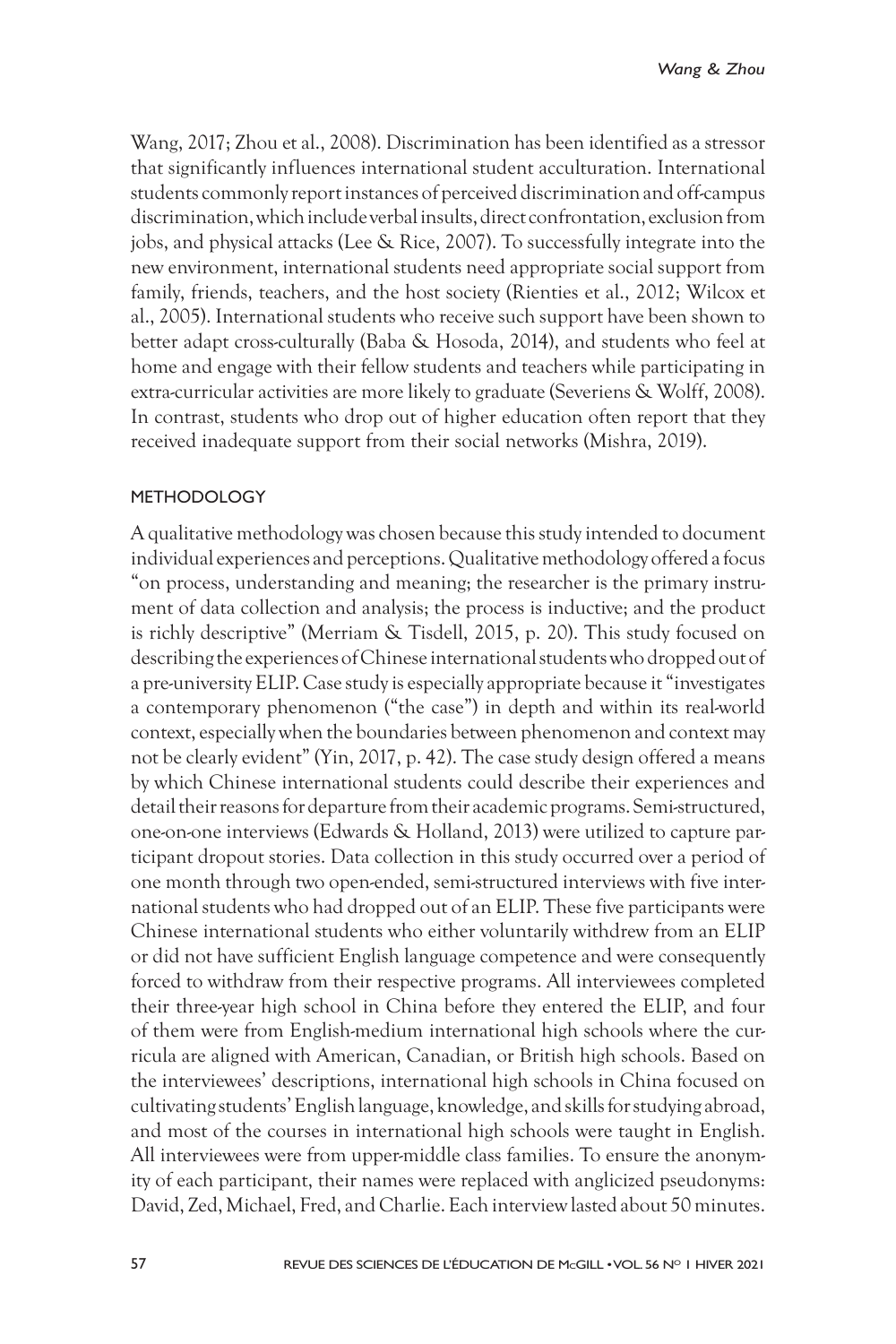The first round of interviews focused on understanding their backgrounds and ELIP learning experiences. The second interview emphasized dropout stories and understanding their life post-ELIP dropout.

During the interviewing process, open-ended questions guided the interviews, and the questions were carefully developed to avoid discomfort for the participant. The interview questions were established based on the theoretical frameworks of this study. Factors included pre-college schooling, learning motivation and expectation, learning styles, socialization, family and social support, and institutional commitment, and coping and acculturation strategies were carefully interpreted via detailed questions asked during the interview. Participants were given the choice to speak in either Chinese or English. All the participants ended up using their mother tongue, Chinese. By using their mother language, participants fully expressed their feelings and talked about their stories without spending time finding appropriate words and organizing sentences. All interviews were audio-recorded, transcribed, member-checked, and translated into English for analysis. To help the researcher improve the credibility of the data, field notes were taken to record participants' body language, emotive responses, facial expressions, and the paralinguistics that audio recording may have missed. The analysis process involved selecting key ideas, summarizing the field notes, identifying and dividing codes into themes, counting the frequency of the codes, relating those categories to analytic frameworks in the existing literature, and creating a point of view on the data (Hsieh & Shannon, 2005).

# RESULTS

In analyzing the participants' decisions to drop out, five themes emerged: learning motivations and expectations, time management, perceived loneliness and isolation, academic barriers, and dissatisfaction with the ELIP.

## *Learning Motivations and Expectations*

All participants indicated that they were living away from home for the first time, and various reasons were given to explain why they studied abroad and why they chose the university they decided to attend. Based on the participants' responses, there were two key motivators for study abroad: parental expectations and employment.

# *Parental Expectations*

Participants reported the primary reason for studying abroad was to fulfill parental expectations. For example, David explained that after taking the Chinese National Higher Education Entrance Examination and failing to secure a score that would earn him a position in one of the top 100 universities in China, his parents encouraged him to study abroad. They reasoned that without a degree from an elite Chinese university, the only way he would be able to find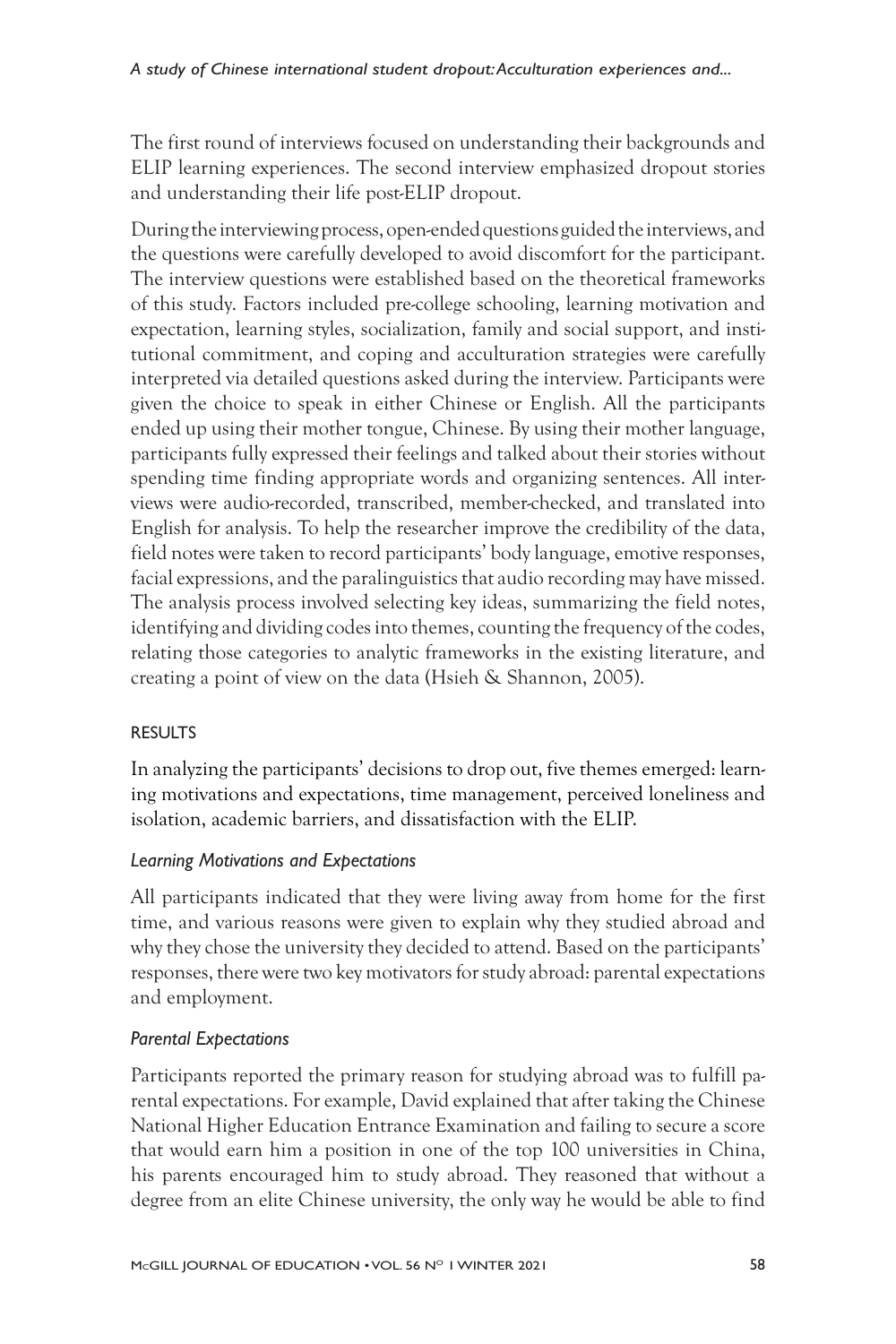a secure job after graduation would be with the prestige of a bachelor's degree earned while studying abroad. Likewise, Zed stated that studying abroad was not his idea; it was his parents' suggestion to study abroad. After his struggles in the ELIP delayed the start of his program, he expressed a desire to return to China and start his own business, but his parents forced him to continue with the ELIP to gain admission into university. Zed concluded that his extensive struggles in the ELIP and failure to gain entrance into his program after such a long period of time diminished his motivation to the point where he decided to drop out. David and Zed's experiences were consistent with those shared by other participants whereby, because the students were not intrinsically motivated, their respective struggles negatively affected their learning motivation, which led to their decision to quit the program.

## *Employment*

Participants also reported that they intended to earn a bachelor's degree so that they could obtain a good job, a perception that was largely based on their parents' advice. Zed, Fred, and Michael addressed the importance of education and degrees within the Chinese labour market, noting that candidates can secure distinctive occupations based on their education level. For example, a person with a master's degree can acquire a job with a higher income than job applicants with a bachelor's degree. Likewise, companies value candidates who study abroad and have international work experience. Consequently, the participants believed that if they successfully acquired their undergraduate degree, it would be easier for them to secure jobs with higher salaries in China.

## *Time Management*

Except for a four-hour class each day from Monday to Friday, all interviewees reported that they spent most of their time engaged in online gaming to pass the time, avoid pressure, or socialize with friends back home. They rarely studied after class or even before the final exam. Michael explained that because "life in Canada is boring," he did "not have many things to do." Video games were one of his favourite activities since he was young: "When I was in China, my parents did not allow me to play too much. However, no one controls me in Canada, so I can play any time I want." David and Fred also stated that video games were one of the ways they relaxed and relieved pressure. After failing to pass the ELIP across several semesters, they felt stressed out and admitted to playing online games to avoid the pressure associated with their studies.

## *Perceived Loneliness and Isolation*

Participants regularly contacted their family members back in China, and they used videos, social media, and phones to report on their lives and learning experiences in Canada. However, because all participants did not want their parents to worry, they never told them about their difficulties and problems.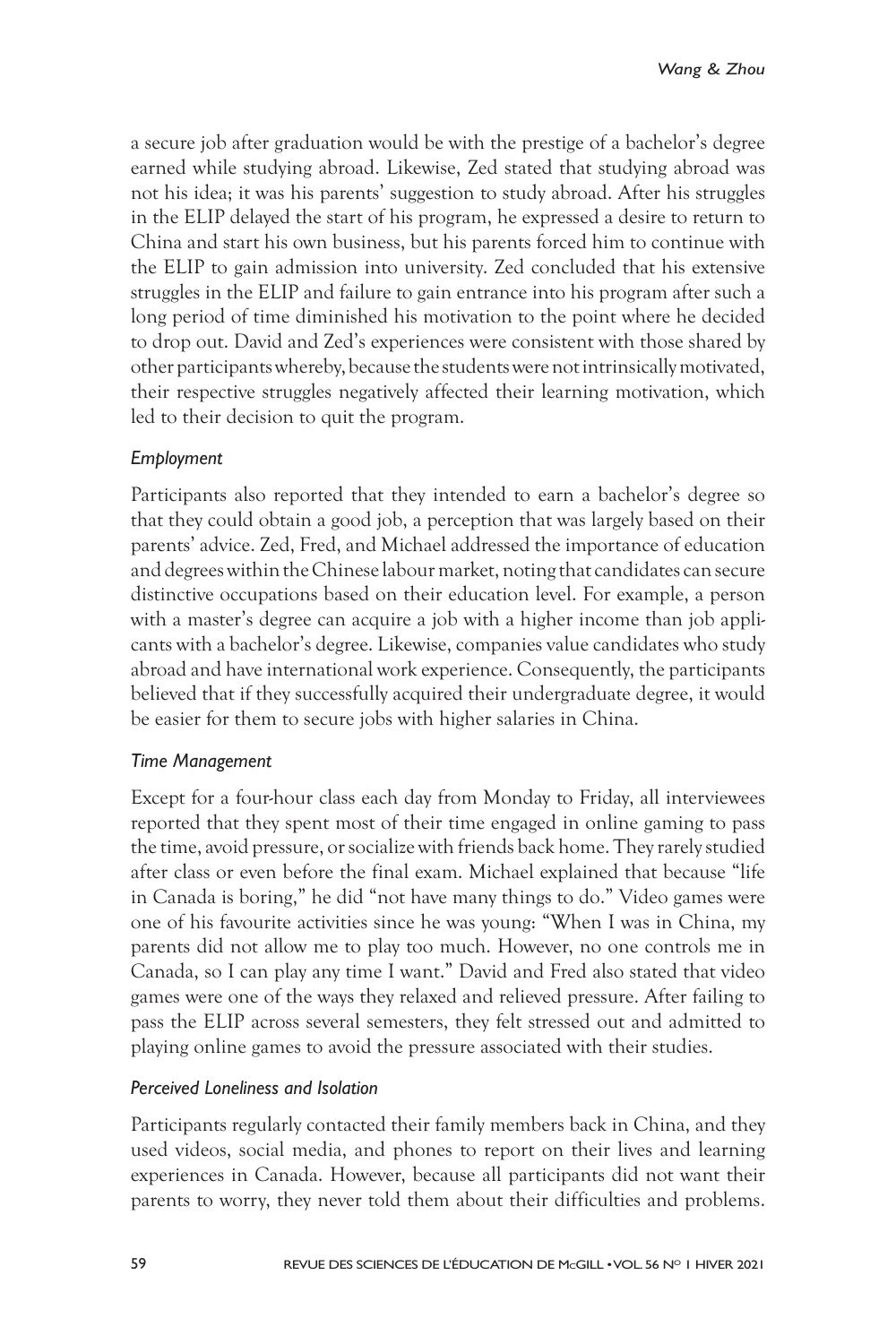Even though they had dropped out, participants did not tell their parents the truth about their situations. Participants did not have close friends to associate with in their spare time; therefore, they commonly felt homesick and lonely, especially during the first few semesters. They tried to make friends with local and international students, but language barriers prevented them from building strong relationships. In many cases, Chinese students sought to live alongside their compatriots, and their social circle exclusively comprised people from their home culture. David illustrated the issue:

Even though our class in [the] ELIP has international students from other countries, I only talk with them … when I have to. I had tried to talk with natives and international students from other countries before, but sometimes they seem like could not understand what I am talking about.

As a result, David interacted with his friends in China through social media instead of finding ways to broaden his social networks in Canada. Zed stated he contacted his friends in China "almost every day" because staying at home was boring and "playing online games and chatting with his friends through social media" made him feel less lonely.

## *Academic Barriers*

The five interviewees reported that they faced difficulties in their ELIPs relating to presentations and writing. They mentioned that, in general, Chinese students did not speak English as well as they read, wrote, and listened, because Chinese education pays little attention to oral English. One of the primary contributing factors, they explained, was that they had lacked opportunities to present ideas in English. Even though some participants graduated from international high schools and had their high school education delivered in English by native English speakers, they still found it difficult to express their ideas in English. Participants expected the ELIP to provide targeted guidance in speaking, however, they were disappointed that the training focus was more on practicing English rather than improving speaking / presentation skills.

Writing was also a challenge for participants, and poor vocabulary and grammar negatively influenced their writing ability. They found that Chinese writing strategies and formats were significantly different from those in English, and this discrepancy caused confusion. The instructions for writing in the ELIP were not clear or functional, and participants asked for more targeted training in terms of writing structure and format. Fred noted that, in China, teachers provided clear expectations with respect to how paragraphs and essays are supposed to be structured. However, there was confusion about structural expectations in the ELIP, because the writing strategies did not provide a clear outline for expectations on how paragraphs and essays were supposed to be structured. Moreover, citation was perceived as a major challenge for academic writing. For example, Fred sated that he "did not write any papers in high school" and thus "had to learn citation and learn everything from the very beginning." Even after the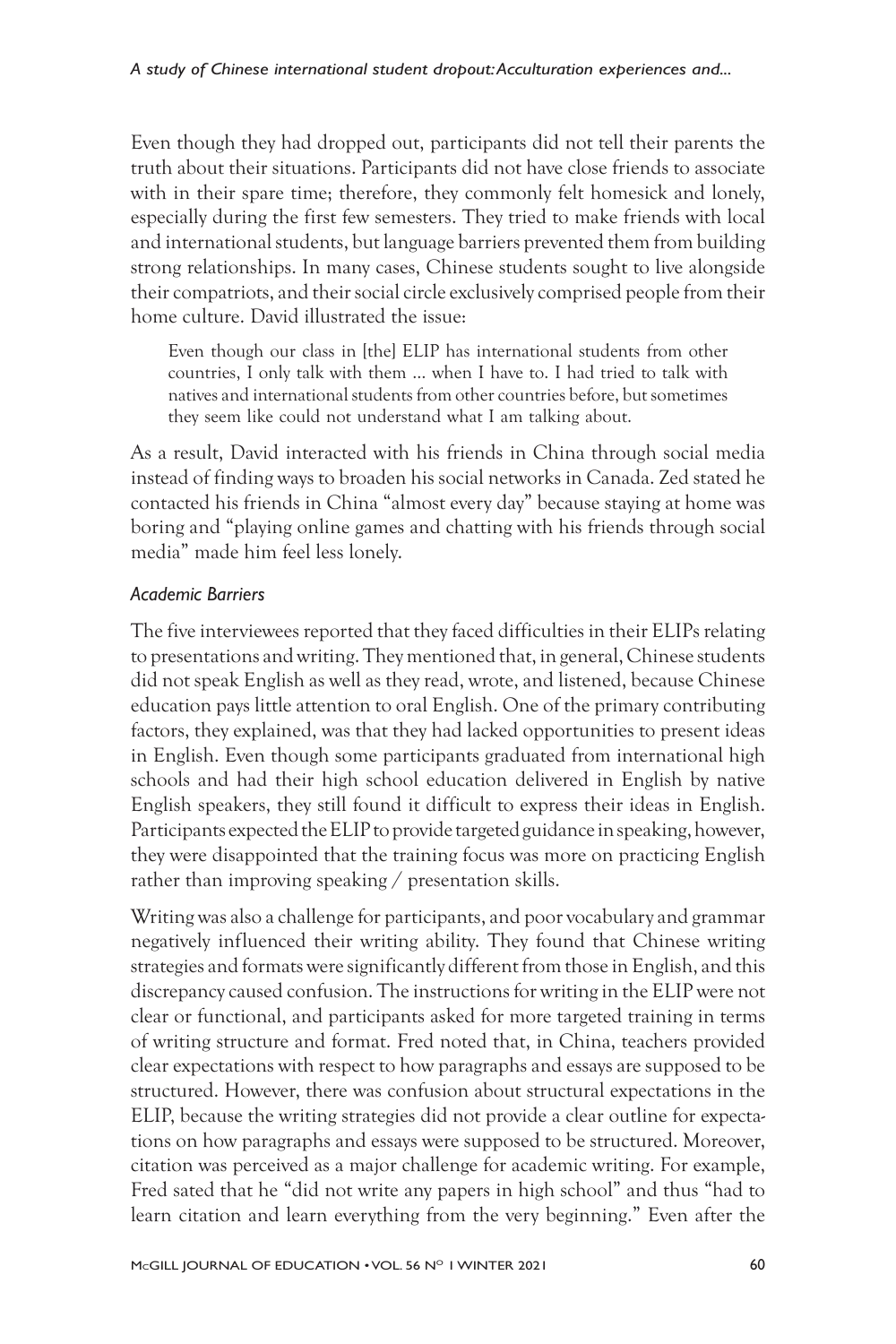American Psychological Association style training in ELIP, he reported that he still did "not know how to properly cite reference resources."

In addition, participants generally believed that the lack of a solid relationship with teachers influenced their learning in the ELIP. They did not seem to engage in communication with teachers during or after class, and teachers did not know enough about Chinese cultural backgrounds, which contributed to inactive learning and high dropout rates. Zed, who had negative experiences with teachers that led him to drop out of the ELIP, shared his thoughts:

Relationships between teachers and students in China are quite different from here. Chinese teachers always tend to push students to study and are more willing to communicate with students. However, ELIP teachers seldom communicate with us like friends. We went through a lot of challenges when we first came here. If teachers were more willing to understand our situations, we may have more successfully adapted to the new environment.

This experience was quite universal among the participants, who reported that they wanted to feel cared for. They wished there was someone who they could go to for personal attention and assistance. Participants also reported that they were unsatisfied with the support ELIPs offered and were disappointed with the fact that ELIP teachers did not notice or ask about their difficulties. Fred stated that one of the reasons he was "not satisfied with ELIP was that they never helped students or even asked about their difficulties." This lack of assistance made them feel as though the teachers did not care about them and were not invested in the success of the students. To address the multitude of challenges with which they struggled, the participants proposed that teachers more actively seek to motivate students, care about them, provide personal attention and assistance, and consider the culture differences.

## *Unsatisfied with the ELIP*

Chinese international students dropped out of the ELIP because they perceived the program as meaningless. All participants used the word "unsatisfied" when they were asked to comment on their ELIPs, and they also raised specific reasons. There were six key issues: the curriculum was not connected to university learning, the program lacked oral English training, learning and testing materials were not aligned, the criteria to pass were unclear, evaluations seemed unfair, and there was a lack of consistency with respect to who was teaching and what each teacher's standards were.

While an ELIP is described as a pre-university program that is designed to improve international students' language abilities for academic purposes, all participants insisted that the curriculum is not functional, and the learning content is not related to their subject learning at the university. They reported that their ELIPs did not help them understand the academic language expectations in their respective disciplines. For instance, Fred complained that the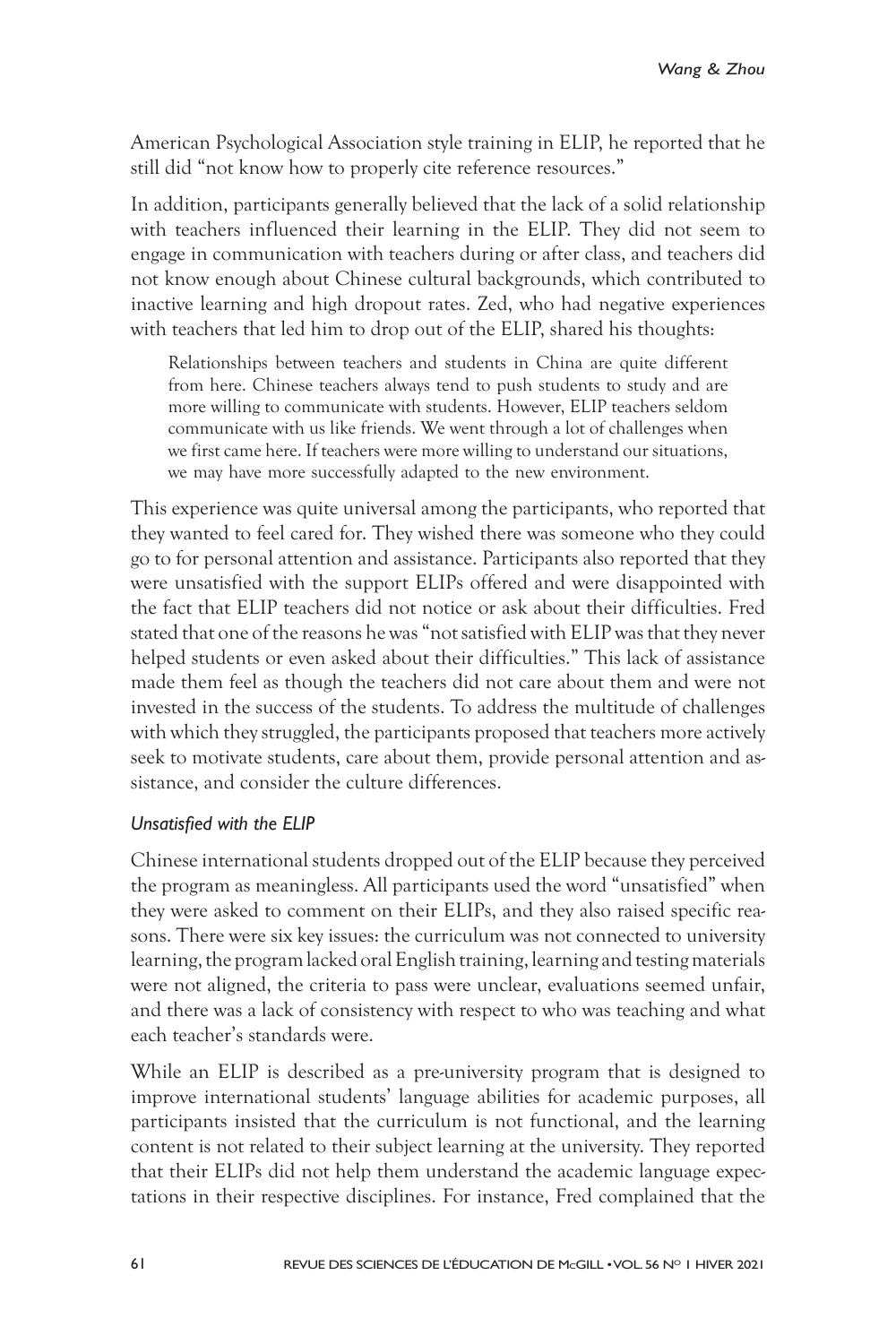program's curriculum was rarely linked to his major, engineering. He expected to learn the academic lexicon of his major and apply it to his writing; however, the course only aimed to prepare him for conversational English.

In addition to the curriculum content, Michael's interview highlighted concerns participants had with respect to teachers' pedagogical approaches:

[An] ELIP is not as functional as learning English in Chinese schools. In China, teachers put all their efforts into improving students' learning scores as much as they can. Every day, teachers ask students to remember a certain amount of vocabulary and sentences, and they test students the next day. It is a very useful method that inspires students to keep learning, so ELIPs could also use this method to motivate students.

Moreover, most participants reported that they did not have an understanding of how their teachers marked their papers or decided upon their final results. David expressed his concerns about the lack of transparency, noting that he was not satisfied with the program because he did not understand the criteria. He reported that the teachers always told him that if he worked hard, he would pass. However, they did not tell him what he needed to improve or how he could improve. As a result, he lost faith in the program after he failed it multiple times despite diligently applying himself to his studies.

## **DISCUSSION**

This study found that participants dropped out of their ELIPs because they could not pass the program or they considered the ELIP a waste of time. Here we present several possible causes of academic failure: learning disengagement, low motivation, lack of time management and self-regulation skills, and insufficient academic / social integration. The findings from this study largely support Tinto's (1975, 1993) retention model.

# *Disengagement in Learning and Low Motivation*

Tinto (1975, 1993) addressed how students' goals of completion and commitment affect their school persistence. Students who pursue higher education without a strong sense of purpose are likely to exhibit lower levels of commitment and hence fail to exhibit a desire to persist. As reflected in this research, disengagement in learning and low learning motivation were significant factors behind student dropout. Most participants reported wanting to study in Canada to earn a bachelor's degree they could use to secure a stable job in the future, a decision that was largely based on their parents' wishes and suggestions. Even though some of the participants had their own interests, their parents pushed them to follow their advice. In this context, the fad of studying abroad is strongly "pushoriented." Chinese education and the demands of the Chinese job market had a significant influence on interviewees. The diploma earned in Western countries, for instance, is generally regarded as superior to the equivalent degree earned at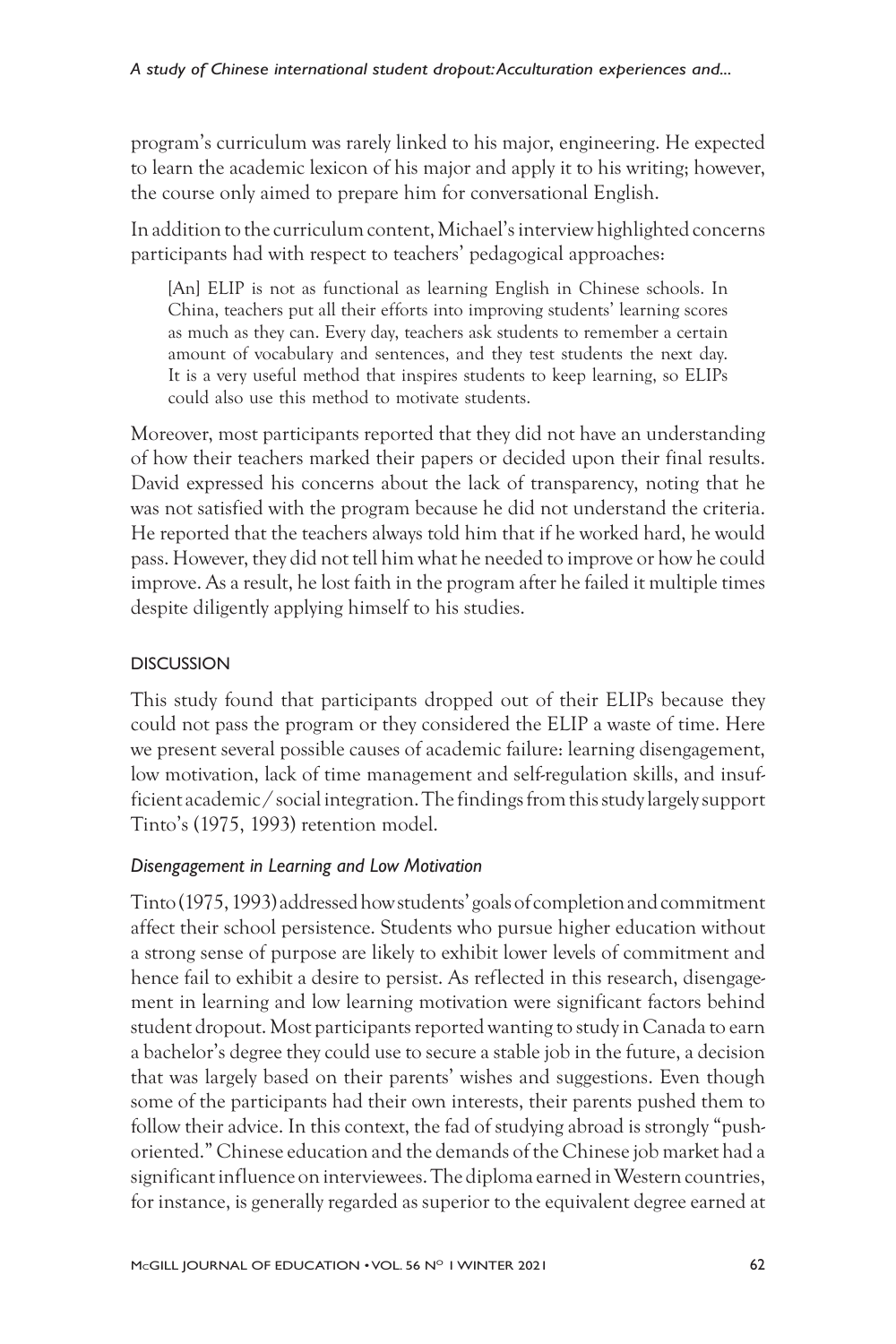a Chinese university. In this context, parents of Chinese international students may be more inclined to push their children into studying abroad to secure a bright future for their children. Like the teacher-student relationship in China, the parent-child relationship is significantly influenced by Confucianism, which promotes the notion that parents have absolute authority and children need to obey their parents' orders. Therefore, some Chinese students eventually go abroad, even if they have no real desire to do so. Consequently, they often lack the learning motivation required to succeed.

## *Lack of Time Management and Self-Regulation Abilities*

Online gaming addiction was a serious problem and a major contributing factor in students' withdrawal from school. This study argues that this was owing to the interplay of poorly delineated completion goals, poor academic / social integration, and insufficient time management and self-regulation abilities, all of which correspond to the factors in Tinto's (1993) retention model. Participants used online gaming as a psychological escape to cope with complicated challenges and stress associated with learning and acculturation. By playing online games, participants' anxiety was suppressed, and they momentarily forgot about the stressors associated with their academic studies. Thus, they used gaming to avoid unpleasant moods and stressful situations. For participants who were retained at school or had withdrawn for years, the online gaming addiction became increasingly serious. Gaming can be similar to drug addiction where individuals use drugs to escape problems (Young, 2009). In this context, the sooner the family intervenes and mental health support is provided, the greater the benefit will be for the student.

A lack of time management and self-regulation abilities may contribute to participants' academic failure. Psychologists and educators have emphasized the significance of self-regulation in academic achievement and have revealed that students with a positive attitude and high motivation are more likely to demonstrate self-regulation and achievement-oriented behaviours. Therefore, they are more likely to achieve academic success (Green et al. 2006; Pintrich & Schunk, 2002). In China, children study under parental supervision and often rely on their parents to help regulate their behaviours. Consequently, when Chinese international students live abroad and out of their parents' reach, the students who lack self-regulation start to play online games or even drop out of school. How students manage their time influences how much time they spend studying. This, in turn, affects students' learning outcomes. The participants in this study failed to effectively manage their time, instead spending their time on passive leisure activities like gaming.

## *Insufficient Academic / Social Integration*

Tinto (1975, 1993) regarded students' social and academic integration as the most significant factor influencing student retention and graduation, and he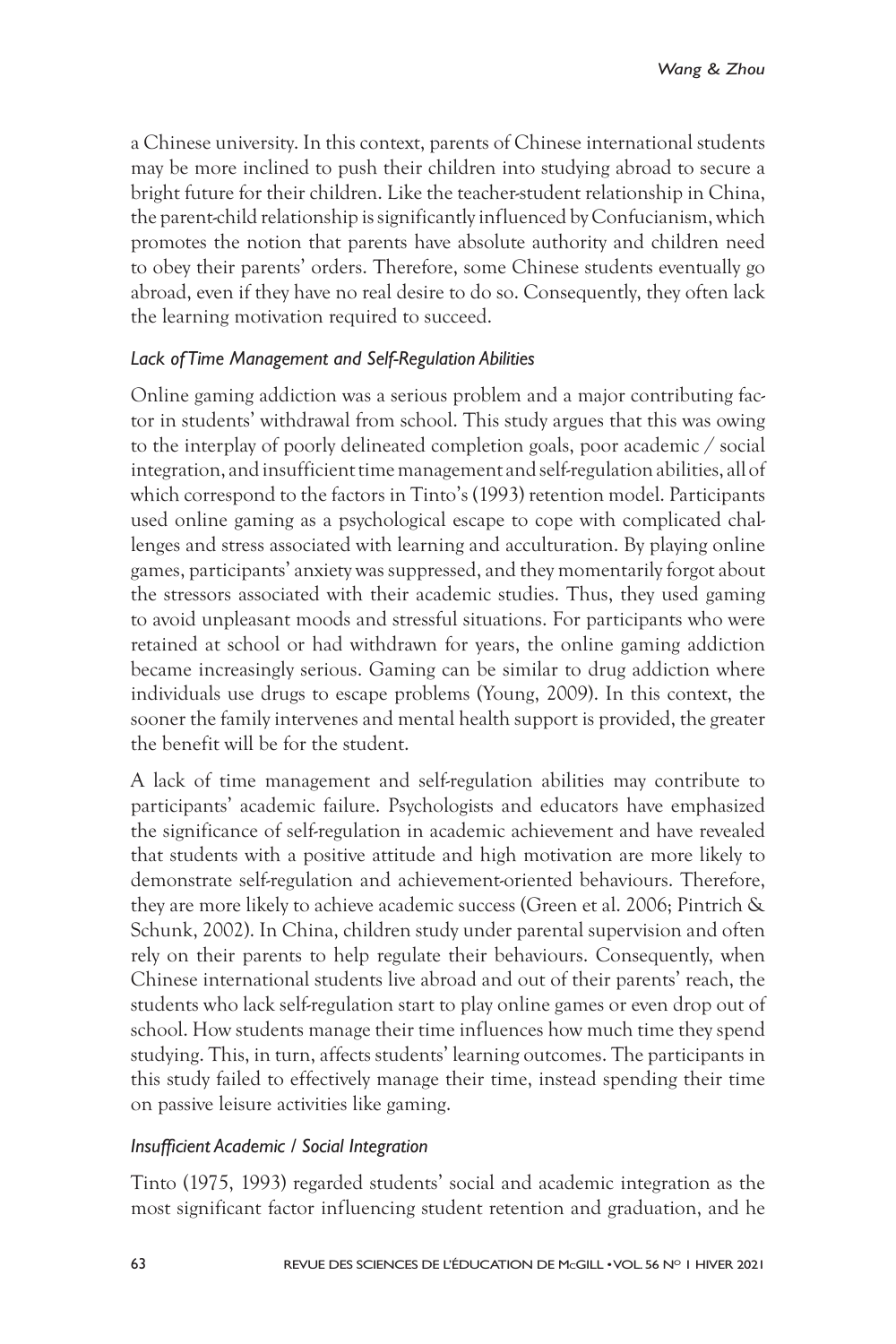believed student success should be based on how well a student integrates both socially and academically into their program. This study found that insufficient academic and social integration posed a threat to participants' persistence in an ELIP, which was caused by culture shock, perceived negative institutional experiences, and lack of social belonging.

As culture has an impact on student learning and shapes their leaning preferences, international students with distinctive cultural backgrounds perceive their learning environment differently (Holtbrügge & Mohr, 2010; Koul & Fisher, 2005;). Chinese education relies heavily on repetitive rote learning and memorization, particularly in language learning. Chinese teachers usually provide a clear format or model for students to memorize and learn. However, learning in developed countries employs pedagogical approaches that emphasize students' use of "deep" approaches to learning (the engagement of critical and logical thinking rather than rote learning). The participants exhibited difficulties adapting to the new learning patterns and eventually failed their exams. During the interviews, participants suggested that ELIP instructors should be more aware of educational differences and recommended that teachers make changes in relation to these differences. In teaching writing skills, for example, teachers should provide clear guidance for English writing structure and remain aware of the writing style typical of students' native languages. This suggestion is consistent with the findings of Cummins (2005) and Guo (2003), who suggest that ESL teachers should be aware of the importance of students' prior knowledge, especially for first language learning. Even though many researchers have emphasized that students' learning outcomes are influenced not only by teachers' teaching styles, but also students' prior knowledge, which includes their first language, culture, and personal experiences, no educator in the ELIP has ever mentioned students' prior education experiences. Efforts thus need to be taken to understand international students' previous learning experiences and education styles when they enrol in an ELIP in case of misunderstandings.

Institutional experience was included in Tinto's (1975, 1993) model as one of the factors that influence a student's departure decision. Formal or informal interactions with academic and institutional staff are seen as having effects on students' institutional involvement and commitment, thus impacting their dropout. Chinese international students in this study generally had negative institutional experiences and were unsatisfied with the support offered, both academically and socially. Some participants dropped out of their ELIP because they perceived an uncaring or even antagonistic relationship between themselves and their teachers. This study argues that these perceptions were potentially caused by distinctive learning preferences and culturally different expectations of student / teacher relationships. Influenced by Confucianism and their previous learning experiences, Chinese international students are more likely to listen and learn rather than speak during class (Dao et al., 2007). They are accustomed to passive learning, and commonly prefer to ask questions after class and wait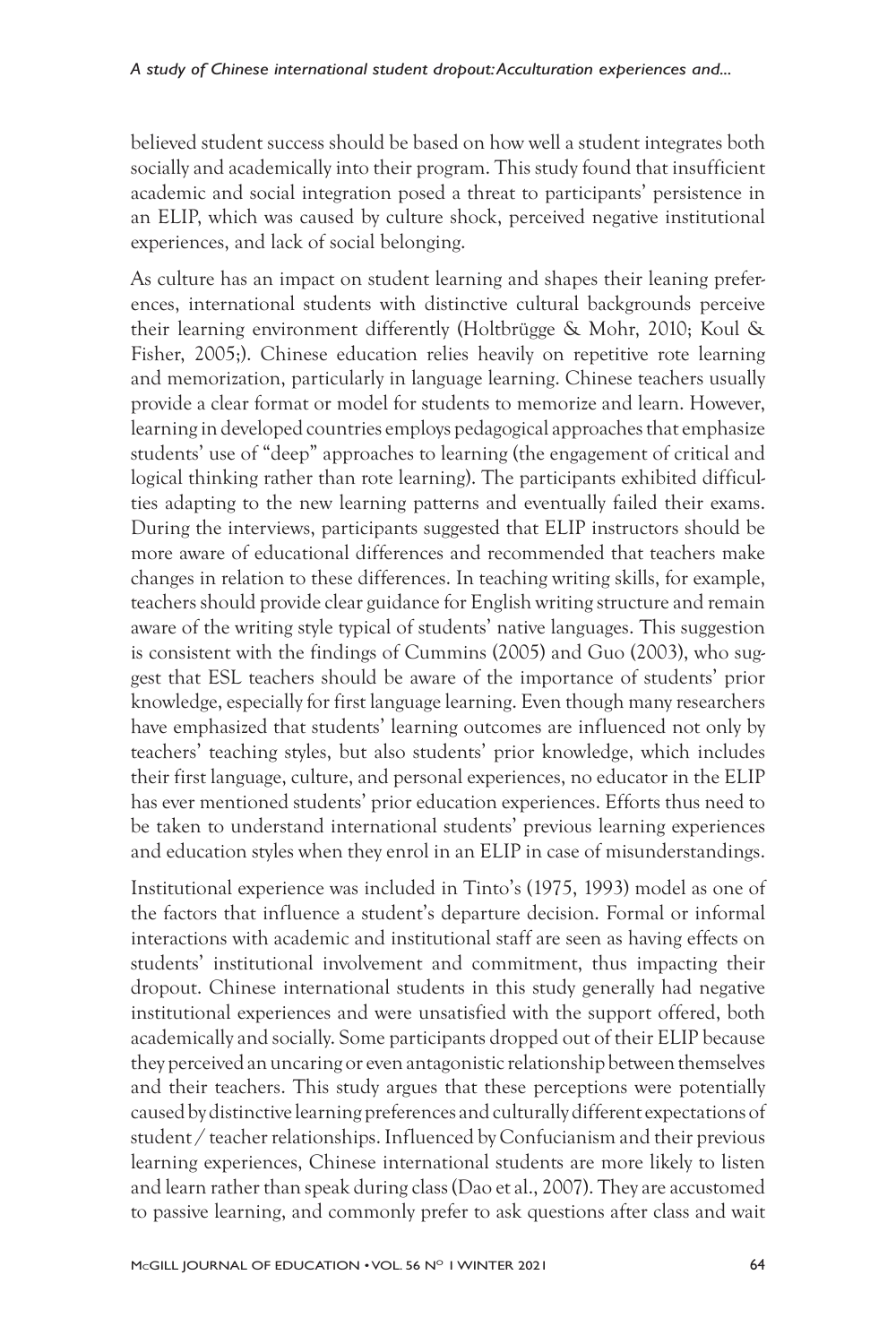for teachers to proactively anticipate and understand their learning needs and difficulties (Chen, 2007; Zeng, 2006). However, Canadian education emphasizes active participation in classroom activities. Such differences lead participants to assume that their ELIP teachers did not like or care about them, causing them to perceive bias or discriminatory practices among Canadian teachers.

Students' sense of belonging would be shaped by the interactions between students' expectations and their institutional experiences. A sense of belonging could improve student integration into the academic / social system, which would in turn act as a buffer against dropout (Tinto, 1993). Like other international students, many Chinese international students have high expectations of their ability to socialize and make friends with native students; however, participants in this study found that it was difficult to establish relationships with individuals in the host country. These students instead tended to develop a social circle containing individuals from a similar culture, creating a sub-culture within the environment of the host culture. They tended to maintain a strong ethnic orientation and take on less of the host culture, which impeded them from gaining learning and social experience from the host country. This finding was consistent with previous studies (e.g., Zhou & Zhang, 2014) that have reported that international students primarily socialize with individuals who are of the same culture and seldom socialize with natives or students with other backgrounds due to language barriers. Limited contact with the native culture prevents international students from improving their English language capacity, and students with poor English proficiency experience barriers when socializing with natives that lead them to lose the opportunity to gain host country experiences and language capacity. In these circumstances, students become entrapped in a feedback loop of limited language ability and cultural contacts, thus gradually losing the motivation to actively integrate into the new environment.

## CONCLUSIONS AND IMPLICATIONS

This study found that Chinese international students drop out of ELIPs primarily due to academic failure. Various factors contributed to the failure of Chinese international students in ELIP courses. One important reason was that they commonly lacked the motivation to learn in Canada. Most participants in this study simply obeyed their parents' desire for them to obtain an international degree, so parents played an important role in the decision-making process of studying abroad. As parents, they should perhaps instead give their children enough freedom to choose what they are really interested in, rather than what the parents believe to be the most useful trend. As for children who heavily rely on parents, families should adopt every possible communication tool, such as FaceTime and international phone calls, to talk about daily happenings and maintain a strong emotional connection. To better help children successfully integrate into Canadian society, parents should encourage children to go out and make friends. Chinese international students whose interests mirror those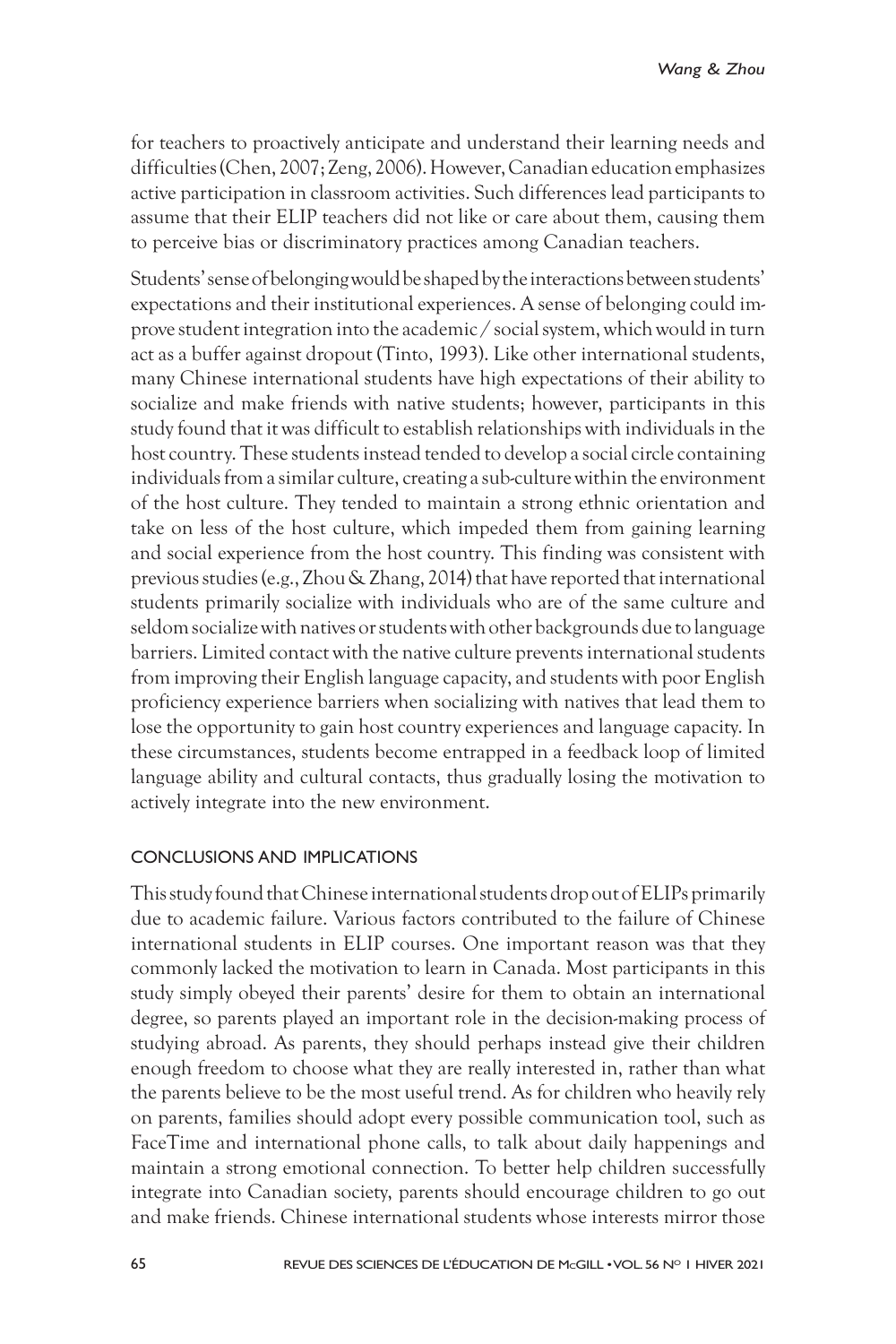of the participants often lack self-regulation skills and allow online games to usurp their time. To combat video game addiction, parents should pay close attention to their children's studies and daily lives.

Another factor that may significantly influence the decision of Chinese students to study abroad is student recruitment agencies (SRAs). According to Peng (2004), 85% of Chinese applicants chose study-abroad agencies to help them apply to Canadian schools. A number of Chinese students had difficulty deciding whether or not they should spend the necessary funds to study abroad. Often, the agents would persuade students to study abroad (Jiang, 2015). SRAs should provide more reliable sources of information, such as academic institution and program information. In particular, if students do not meet the language proficiency entrance requirements, SRA consultants need to provide detailed information about the language program, which includes curriculum, program duration, and graduation requirements, so that students are fully aware of the language learning process before they arrive at the destination country. Further, SRAs can improve their service by gaining a deeper understanding of student perspectives. In some cases, students who do not know what to study would prefer to consult agents, who recommend their preferred programs. In this context, SRAs played an important role in the decision-making process for students. SRAs need to not only provide a variety of choices, but also ensure a high quality of consultation.

For students, learning time management and self-regulation is essential. Chinese international students' lack of self-regulation leads to them spending too much time on negative leisure activities that can result in avoiding studying and thus dropping out. In China, parents supervise their children's learning and control the time they spend playing video games. However, when parents are in another country, the children do whatever they want to do without self-regulation. To successfully pass an ELIP and enter a university academic program as soon as possible, students need to cultivate self-regulation abilities and be more efficient in managing their time. More importantly, students need to find assistance when facing emergency issues such as withdrawal rather than not let others know about their struggles. Parents and students should take proper actions and pay attention as early as possible to obtain ideal results. It would be beneficial if students and parents were to sit down together to proactively come up with solutions to potential challenges before students even left their home country to carefully determine what could be done about the mental and physical symptoms of culture shock and how to help students better integrate into the new environment.

ELIP administrators and teachers should be more attentive to the culture of Chinese international students and communicate more about learning difficulties. As Chinese international students tend to seek more attention from teachers, ELIP teachers should more actively interact with students in and out of class. They could also provide individual assistance for each student so that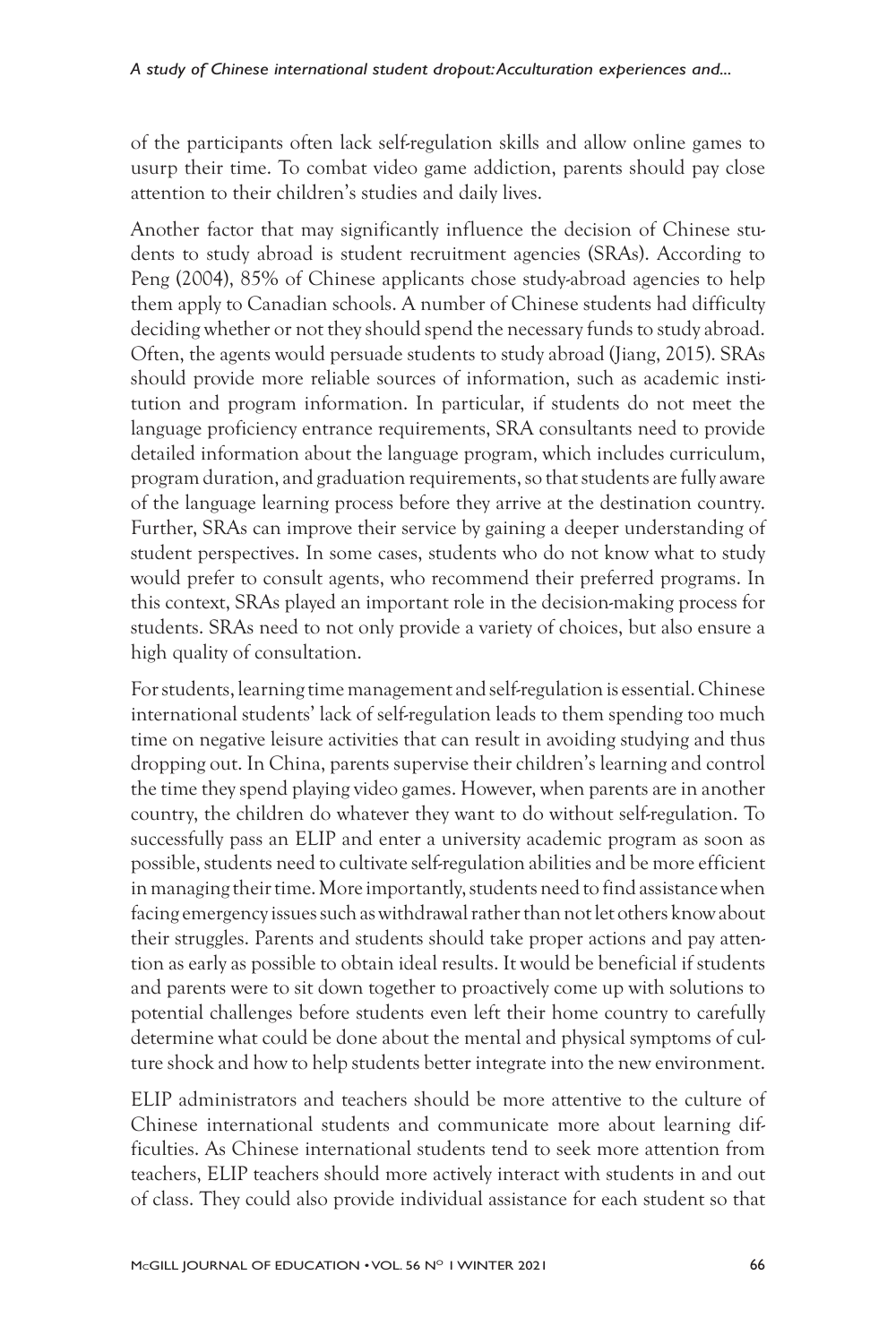Chinese international students might feel more comfortable expressing their challenges. Moreover, teachers need to realize the different learning preferences and teacher-student relationship patterns that Chinese international students are used to so that they can find better ways to educate and establish satisfying relationships with students. To better improve students' language abilities, teachers are required to modify their writing curriculum and add more functional oral communication strategies. More importantly, ELIP needs to pay more attention to the students who have the tendency to drop out. For example, if ELIP administrators were to contact students who dropped out to ask about the reasons for their withdrawal and provide help accordingly, some students may be willing to continue their ELIP education.

#### REFERENCES

Aljohani, O. (2016). A review of the contemporary international literature on student retention in higher education. *International Journal of Education and Literacy Studies*, *4*(1), 40–52. http:// dx.doi.org/10.7575/aiac.ijels.v.4n.1p.40

Baba, Y., & Hosoda, M. (2014). Home away home: Better understanding of the role of social support in predicting cross-cultural adjustment among international students. *College Student Journal*, *48*(1), 1–15.

Berman, R., & Cheng, L. (2001). English academic language skills: Perceived difficulties by undergraduate and graduate students, and their academic achievement. *Canadian Journal of Applied Linguistics*, *4*(1), 25–40.

Berry, J. W. (1999). Intercultural relations in plural societies. *Canadian Psychology*, *40*(1), 12–21.

Campbell, J., & Li, M. (2007). Asian students' voices: An empirical study of Asian students' learning experiences at a New Zealand university. *Journal of Studies in International Education*, *12*(4), 375–396. http://dx.doi.org/10.1177/1028315307299422

Canadian Bureau for International Education (2019). *Snapshot: International students in Canada*. Canadian Student Center. http://istudentcanada.ca/international-students-in-canada/

Chen, S. (2007). *Learning strategies in a multicultural environment*. Beijing Language and Culture University Press.

Christie, H., Munro, M., & Fisher, T. (2004). Leaving university early: Exploring the differences between continuing and non-continuing students. *Studies in Higher Education*, *29*(5), 617–636. https://doi.org/10.1080/0307507042000261580

Cummins, J. (2005, September 23). *Teaching for cross-language transfer in dual language education: Possibilities and pitfalls*. [Paper presentation]. TESOL Symposium on Dual Language Education: Teaching and Learning Two Languages in the EFL Setting, Bogazici University, Istanbul, Turkey. http://www.wakeed.org/wp-content/uploads/2014/04/tesol.turkey.pdf

Dao, T. K., Lee, D., & Chang, H. L. (2007). Acculturation level, perceived English fluency, perceived social support level, and depression among Taiwanese international students. *College Student Journal*, *41*(2), 287–295.

Deters, P. (2015). Comparing the experiences and needs of postsecondary international students from China and South Korea. *College Quarterly*, *18*(1).

Edwards, R., & Holland, J. (2013). *What is qualitative interviewing?* Bloomsbury Academic.

Green, J., Nelson, G., Martin, A. J., & Marsh, H. (2006). The causal ordering of self-concept and academic motivation and its effect on academic achievement. *International Education Journal*, *7*(4), 534–546.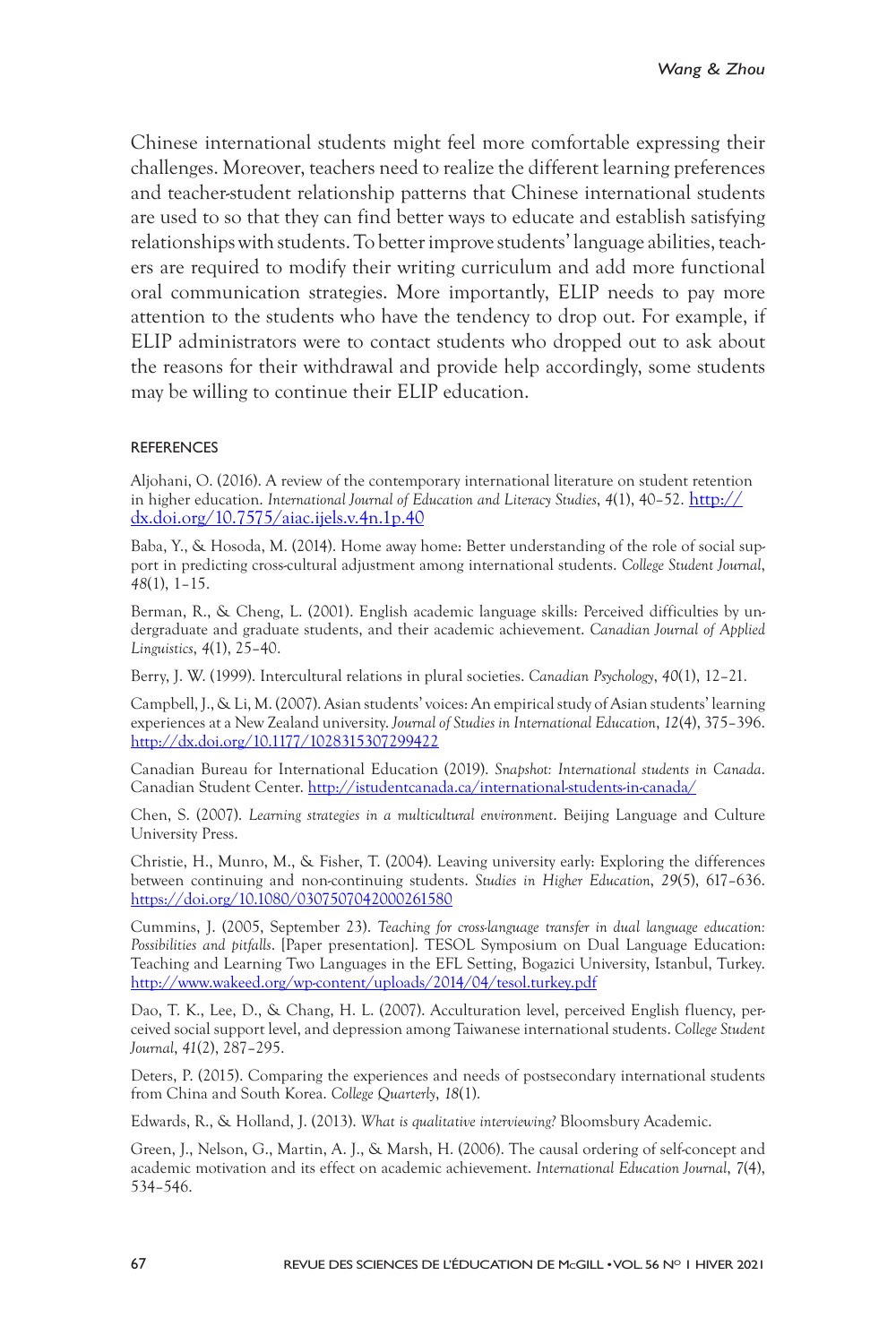#### *A study of Chinese international student dropout: Acculturation experiences and...*

Gu, Y. (2006). An ecological model of e-learning in Chinese context-critical reflections of 5 years' practice of e-learning management in IBOE. *Studies in Continuing Education*, *28*(2), 99–120. https:// doi.org/10.1080/01580370600750999

Guo, L. Y. (2003). *Towards an understanding of depression in Chinese Canadian women: Cultural, contextual and family perspectives* [Doctoral dissertation, York University]. https://psycnet.apa.org/ record/2004-99004-147

Hanassab, S. (2006). Diversity, international students, and perceived discrimination: Implications for educators and counselors. *Journal of Studies in International Education*, *10*(2), 157–172. http:// dx.doi.org/10.1177/1028315305283051

Hepworth, D., Littlepage, B. & Hancock, K. (2018). Factors influencing university student academic success. *Educational Research Quarterly*, *42*(1), 45–61.

Holtbrügge, D., & Mohr, A. (2010). Cultural determinants of learning style preferences. *Academy of Management Learning & Education*, *9*(4), 622–637. https://doi.org/10.5465/amle.9.4.zqr622

Hsieh, H., & Shannon, S. (2005). Three approaches to qualitative content analysis. *Qualitative Health Research*, *15*(9), 1277–1288. https://doi.org/10.1177/1049732305276687

Huang, J., & Klinger, D. A. (2006). Chinese graduate students at North American universities: Learning challenges and coping strategies. *Comparative and International Education*, *35*(2), 48–61. https://doi.org/10.5206/cie-eci.v35i2.9080

Jiang, Y. (2015). *A case study of the influence of student recruitment agencies on Chinese students' decisionmaking when pursuing higher education in English-speaking countries* [Master's thesis, University of Windsor]. https://scholar.uwindsor.ca/cgi/viewcontent.cgi?article=6438&context=etd

Jiao, J. (2006). *Exploring the reasons for student ethnic groupings: The case of Chinese students at the University of Windsor* [Master's thesis, University of Windsor]. https://scholar.uwindsor.ca/cgi/viewcontent. cgi?article=7942&context=etd

Koul, R., & Fisher, D. (2005). Cultural background and students' perceptions of science classroom learning environment and teacher interpersonal behaviour in Jammu, India. *Learning Environments Research*, *8*(2), 195–211. http://dx.doi.org/10.1007/s10984-005-7252-9

Lee, J. J., & Rice, C. (2007). Welcome to America: International student perceptions of discrimination. *Higher Education*, *53*(3), 381–409. http://dx.doi.org/10.1007/s10734-005-4508-3

Lee, J. S., Koeske, G. F., & Sales, E. (2004). Social support buffering of acculturative stress: A study of mental health symptoms among Korean international students. *International Journal of Intercultural Relations*, *28*(5), 399–414. https://doi.org/10.1016/j.ijintrel.2004.08.005

Merriam, S. B., & Tisdell, E. J. (2015). *Qualitative research: A guide to design and implementation*. Jossey-Bass.

Mishra, S. (2020). Social networks, social capital, social support and academic success in higher education: A systematic review with a special focus on 'underrepresented' students. *Educational Research Review*, *29*(100307), 1–24. https://doi.org/10.1016/j.edurev.2019.100307

Mori, S. (2000). Addressing the mental health concerns of international students. *Journal of Counseling and Development*, *78*(2), 137–144. https://doi.org/10.1002/j.1556-6676.2000.tb02571.x

Peng, G. (2004). Customer service of study abroad agency. *Study Oversea*, 2004(7), 46–47.

Pintrich, P. R., & Schunk, D. H. (2002). *Motivation in education: Theory, research, and applications* (2nd ed.). Prentice Hall.

Preston, J. P., & Wang, A. (2017). The academic and personal experiences of mainland Chinese students enrolled in a Canadian master of education program. *International Journal of Comparative Education and Development*, *19*(4), 177–192. https://doi.org/10.1108/IJCED-05-2017-0006

Rasmi, S., Safdar, S., & Lewis, J. R. (2009). A longitudinal examination of the MIDA model with international students. In A. Chybicka, S. F. Safdar, A. Kwiatkowska (Eds.), *Culture & gender: An intimate relation* (pp. 42–57). Gdanskie Wydawnictwo Psychologiczne.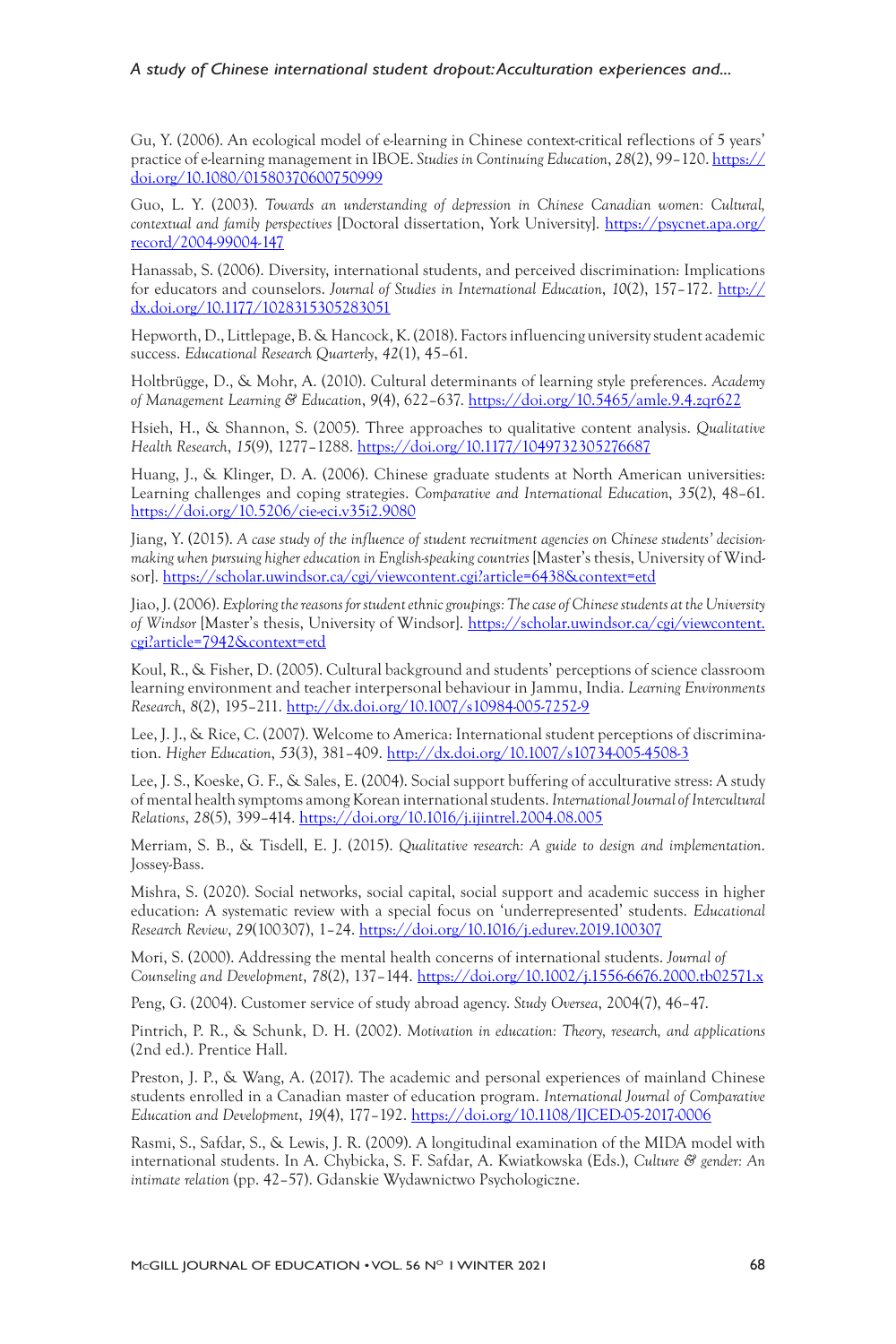Rienties, B., Beausaert, S., Grohnert, T., Niemantsverdriet, S., & Kommers, P. (2012). Understanding academic performance of international students: The role of ethnicity, academic and social integration. *Higher education, 63*(6), 685-700. http://dx.doi.org/10.1007/s10734-011-9468-1

Roessingh, H., & Douglas, S. (2012). English language learners' transitional needs from high school to university: An exploratory study. *Journal of International Migration and Integration*, *13*(3), 285—301. http://dx.doi.org/10.1007/s12134-011-0202-8

Russell, J., Rosenthal, D., & Thomson, G. (2010). The international student experience: Three styles of adaptation. *Higher Education*, *60*(2), 235–249. http://dx.doi.org/10.1007/S10734-009-9297-7

Salvarajah C. (2006). Cross-cultural study of Asian and European student perception: The need to understand the changing educational environment in New Zealand. *Cross Cultural Management*, *13*(2), 142–150. http://dx.doi.org/10.1108/13527600610662320

Severiens, S., & Wolff, R. (2008). A comparison of ethnic minority and majority students: Social and academic integration, and quality of learning. *Studies in Higher Education*, *33*(3), 253–266. https:// doi.org/10.1080/03075070802049194

Sümer, S., Poyrazli, S., & Grahame, K. (2008). Predictors of depression and anxiety among international students. *Journal of Counseling & Development*, *86*(4), 429–437. https://doi. org/10.1002/j.1556-6678.2008.tb00531.x

Tinto, V. (1975). Dropout from higher education: A theoretical synthesis of recent research. *Review of Educational Research*, *45*(1), 89–125.

Tinto, V. (1993). *Leaving college: Rethinking the causes and cures of student attrition* (2nd ed.). University of Chicago Press.

University of Windsor. (2018). *Admissions requirements: Faculty of graduate studies*. http://www1. uwindsor.ca/registrar/admission-requirements-faculty-of-graduate-studies

Ward, C., Bochner, S., & Furnham, A. (2001). *The psychology of culture shock* (2nd ed.). Taylor & Francis.

Wilcox, P., Winn, S., & Marylynn, F. G. (2005). It was nothing to do with the university, it was just the people: The role of social support in the first-year experience of higher education. *Studies in Higher Education*, *30*(6), 707–722. https://doi.org/10.1080/03075070500340036

Wu, H-P., Garza, E., & Guzman, N. (2015). International student's challenge and adjustment to college. *Education Research International*, 2015, 1–9. https://doi.org/10.1155/2015/202753

Yan, K., & Berliner, D. C. (2012). Chinese international students' personal and sociocultural stressors in the United States. *Journal of College Student Development*, *54*(1), 62–84. https://doi. org/10.1353/csd.2013.0010

Yin, R. K. (2017). *Case study research and applications: Design and methods*. Sage Publications.

York University, (2018). *YUBridge program.* http://continue.yorku.ca/english-language-institute/ programs/bridging-program/

Young, K. (2009). Understanding online gaming addiction and treatment issues for adolescents. *The American Journal of Family Therapy*, *37*(5), 355–372. https://doi.org/10.1080/01926180902942191

Zeng, M. (2006). *The adaptation of mainland Chinese research postgraduates to the universities of Hong Kong* [Unpublished doctoral dissertation]. University of Hong Kong.

Zhang, Y. (2016). International students in transition: Voices of Chinese doctoral students in a U.S. research university. *Journal of International Students*, *6*(1), 175–194.

Zhang, Z. & Brunton, M. (2007). Differences in living and learning: Chinese international students in New Zealand. *Journal of Studies in International Education*, *11*(2), 124–140. https://doi. org/10.1177/1028315306289834

Zhang, Z., & Zhou, G. (2010). Understanding Chinese international students at a Canadian university. *Canadian and International Education*, *39*(3), 43–58. https://doi.org/10.5206/cie-eci.v39i3.9162

Zhou, G., & Zhang, Z. (2014). A study of the first year international students at a Canadian university: Challenges and experiences with social integration. *Comparative and International Education*, *43*(2), 1–17. https://doi.org/10.5206/cie-eci.v43i2.9253